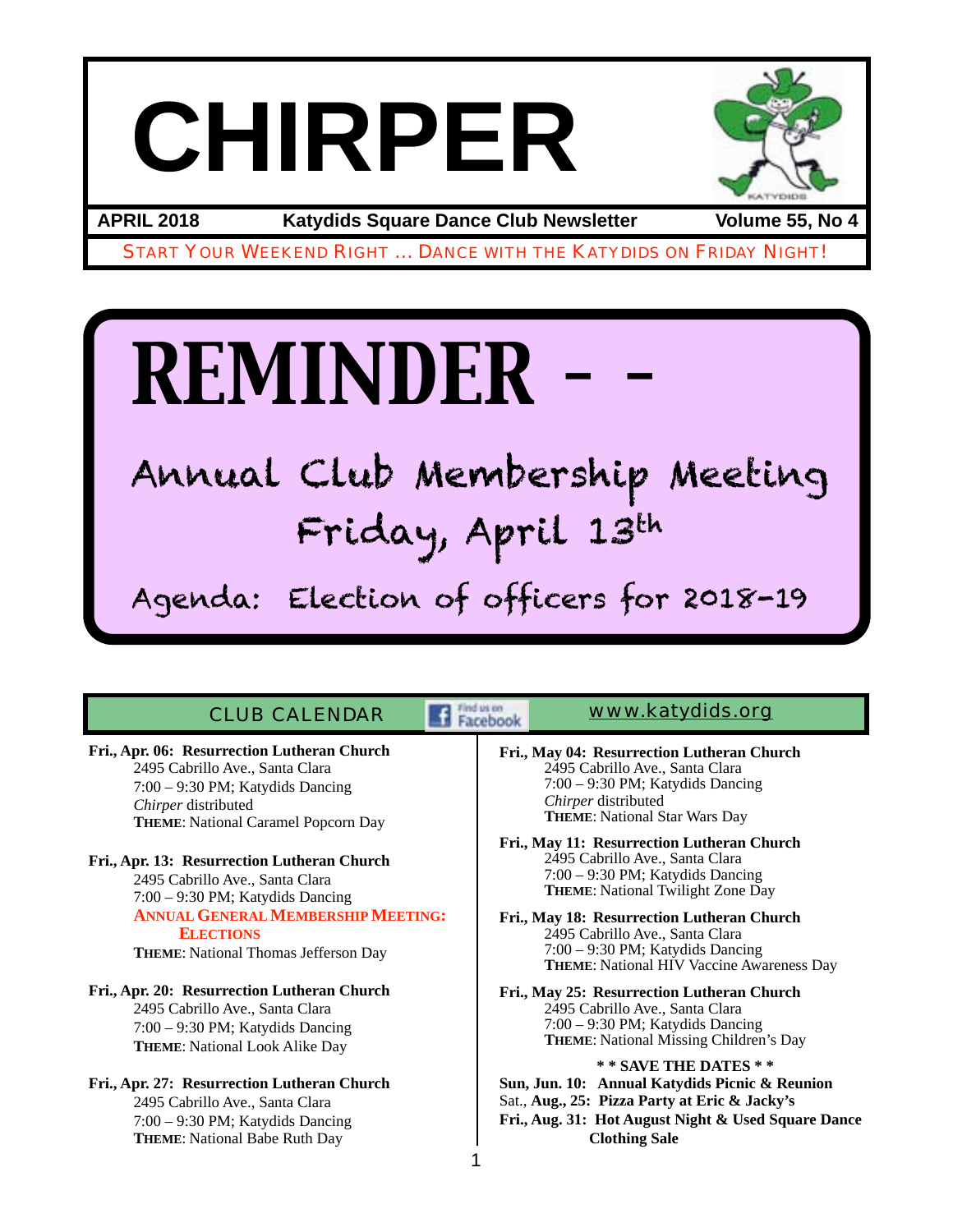### SQUARE HEAD ASSIGNMENTS and DUTIES

Apr. 06........McManus / Village Apr. 13........Nassau / Smith, D. Apr. 20........Stevens Apr. 27........Pitts / Paterson

May 04 .......DeLapp May 11........Hosoda, M. / Allen, L. May 18 .......Steele May 25 Bruns

Jun. 01........Tillman / Matolyak Jun. 08........Braaten / Clark Jun. 15........Franger / Moore Jun. 22........Wilhelmsen Jun. 29........Lehnhoff / Grubb

### **Before the dance:**

- Notify the Super Square Head, Stephanie Stevens, (408-871-9525) of any needed changes to assigned dates.
- On scheduled night, the designated Square Heads should arrive by **6:15** PM.and stay until clean up is finished around 9:45 PM. A Katydids member with a key will open the doors and will secure the hall at end of evening.
- Check the restrooms for supplies & tidiness.
- Make coffee (located on Katydids' shelf in the storage room) and ice water using provided plastic cubes stored in plastic ziplock bags in the freezer.
- Sweep the floor as necessary  $\&$  set up the sign-in table.
- Bring out additional chairs from storage room as needed.
- Set up drinks and supplies on counter.
- Place snacks (located on Katydids' shelf in Kitchen), and paper goods, sanitizer and flyers (located on the Katydids' shelf in storage room) on tables at back of the hall.

### **During Club dance:**

- Welcome everyone as they enter.
- Collect a **\$5.00** donation from each guest and have them sign in. "Regular" guests sign the prepared sheet, new guests sign the guest book.
- In the green box, there is an envelope with petty cash for making change.
- Offer raffle tickets: 5 tickets for \$1.00.
- In the green box, there are envelopes for keeping track of money collected during the evening.
- Divide the raffle proceeds with 50% to the Club, 50% to the winner. (Note: odd dollar goes to the winner!)
- Check that coffee, water & cups do not run out during the evening.
- After announcements and raffle, feel free to dance except for the last tip (unless you are needed to fill a square) when you will need to be putting things away and cleaning up

### **After the dance:**

- If Treasurer is not present, pass monies collected to any Executive Board Member.
- Pack up the sign-in items, leftover snacks and flyers.
- Empty coffee pot and dry the cooler and pack up other supplies and return them to the shelf in storage room.
- Wipe counter and tables where needed.
- Empty garbage can if more than half full. The dumpster is located in the side parking lot.
- Sweep up crumbs from the floor as needed.
- Return extra chairs to the storage room
- Notify the Quartermaster, Lloyd (408-482-9320) of any replacement supplies needed for the next week.

### DANCE EVENTS

### PLUS LEVEL unless otherwise noted

### **Apr. 14: Circus Circus; Rockin' Jokers**

St. Archangel Michael Church, 18870 Allendale, Saratoga 7:30 – 8:00 PM; PreRounds: Sue Harris 8:00 – 10:15 PM: Caller: Charlie Robertson

**Apr. 20: Fun Night; El Camino Reelers** St. Andrews Church, 4111 Alma St., Palo Alto

**Apr. 20-22: California Square Dance Council State Conv.** Yuba Sutter Fairgrounds, Yuba City Callers: Louis Answorth, Eric Henerlau, Rob French, Darryl Lipscomb, Jerry Story Cuer: Gus & Lynn DeFore, Rey & Sherry Garza

### **Apr. 21: Mainstream Dance; Castaways**

Resurrection Lutheran Church 2495 Cabrillo Ave., Santa Clara 7:30 – 10:00PM: Caller: Roger Smith

**Apr. 28: Walk and Dodge into Spring; El Camino Reelers** St. Andrews Church, 4111 Alma St., Palo Alto Caller: Scot Byars Cuer: Erin Byars

### **May 5: Butterfly Ball; CPSD; Easy Plus Level** Camden Community Center, 3369 Union, SJ 7:30 – 9:45 PM; Caller: Tork Clark

**May 11-13: Silver State Square & Round Dance Festival** Circus Circus Hotel & Casino, Reno, NV Callers: Bob Baier, Gary Shoemake, Buddy Weaver Cuer: Ski & Kay Kurczewski

### **May 19: 60th Anniversary; Black & White Ball; Krazy Dazys**

### **May 25-27: Golden State Round Up; NCSDA**

Grape Festival Event Center, 413 E. Lockford St., Lodi Callers: Dee Dee Dougherty, Pat Carnathan, Vic Kaaria, Jack Pladdys

### SUPPORT OUR NEWEST DANCERS!

### **– – January Class Level – –**

**Apr. 7: Newer Dancer Hoedown; Bows and Beaus** Loyola School, 770 Berry Ave., Los altos 7:30 – 9:30PM Caller: Tork Clark, Roger Smith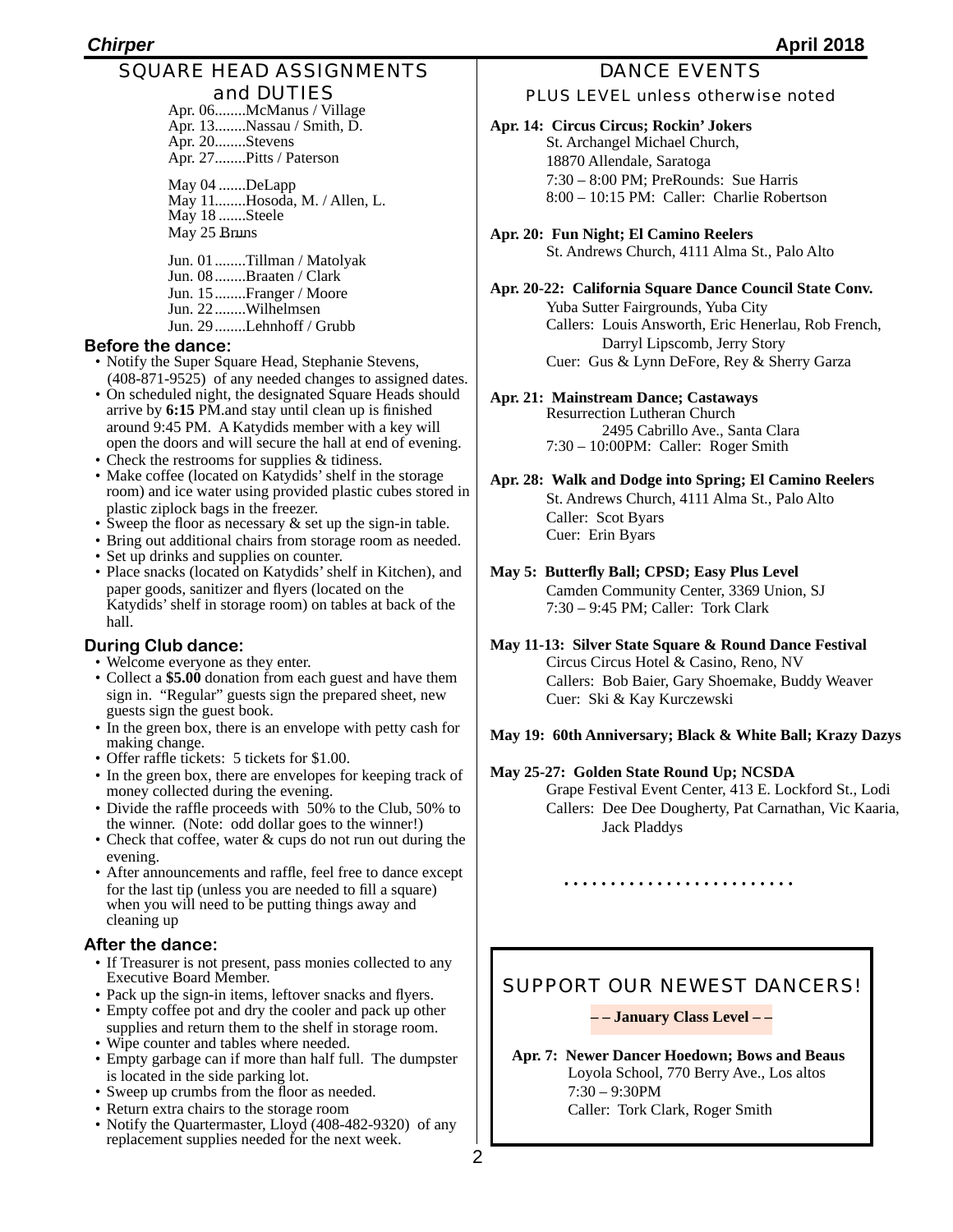

For more details, see page 8.

## HAPPY BIRTHDAY!

| Roger Johnson Apr. 17     |  |
|---------------------------|--|
| <b>Bob Steele Apr. 27</b> |  |

*Note: We hope to print a new Club Roster to include in the May issue of the Chirper. If you have any changes to your contact information, please see Jacky Wilhelmsen or Morris Hosoda.*

### PRESIDENT'S CORNER

Hi Katydids,

We had a great fifth Friday dance at the Train Depot. Everyone enjoyed the dancing and checking out the model train layouts and museum.



The Annual Club Membership General Meeting will be coming up on  $\Delta \text{pril } 13$ <sup>th</sup> and we will have to vote for a slate of officers for the 2018-2019 year. We need more members to become involved in the day-to-day activities if the Club is going to stay around. The Board has not changed for 3 years. If you have any questions or suggestions about anything, please let someone on the Executive Board know about it.

**Morris** has been doing weekly themes for about four years now. I would like to thank him for all his hard work and I would like to know if our members and guests enjoy the themes that have been used so far and if there are any suggestions for themes we have not used He has put together a binder of all these themes. If you would like to look at it, just ask him.

Get ready for our annual Club picnic which is scheduled for Sunday, June 10th, at Central Park in Santa Clara. I am looking for volunteers to set up, clean, and cook at the picnic this year. We are in the same location as last year and will provide more information next month.

Also, we will be having our Hot August Night dance on August 31st with used square dance clothes and the Pizza Party on August 25th, at **Eric** and **Jacky's** house. More details to follow.

**Lloyd**

# Club Night

### Friday, March 23, 2018



Friday, March 30, 2018

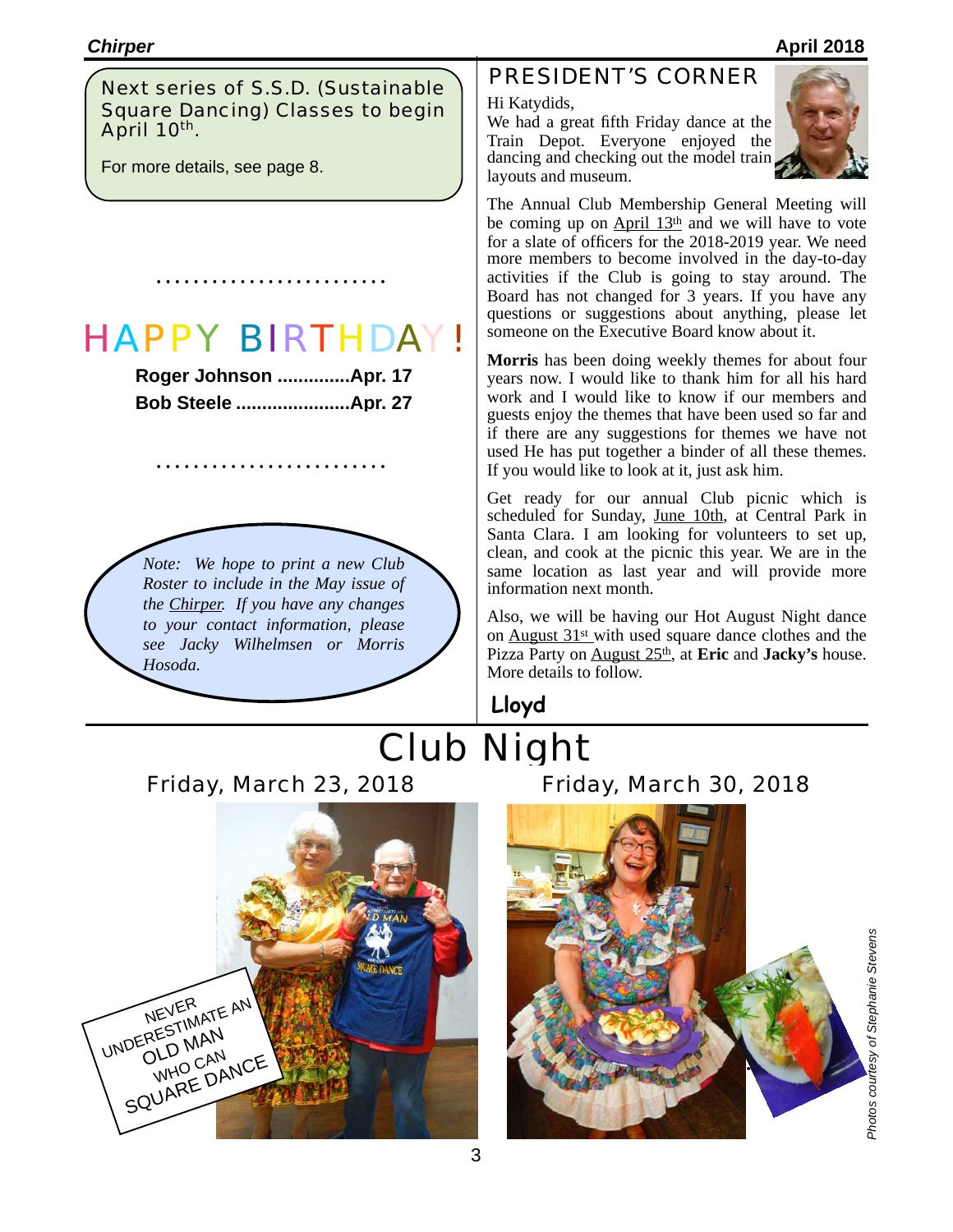

**Roger Johnson** and his son is on a trip to the east and on his return, on April 9, he is scheduled to have his right knee

replaced. He had his left knee done a few years back. He will be on Leave Of Absence for 3 months. Good luck!...

**Ted** and **Kathy Shaney** spent a weekend up at Clearlake where her mother resides. Ted claims never ever seeing the Lake *CLEAR*…

Our daughter, **Marcia**, and her family moved back to California from Virginia recently, settling in Dublin which is only about 50 minutes away on a weekend drive…

We received emails for resignation from our Club by **Dee Stolpe** and **Josie Rhea**. We wish them well on whatever endeavors they choose to participate in but please remain active…

**Bea Clark** was diagnosed with osteoarthritis of the spine along with some stenosis. She is scheduled for a cortisone injection in her spine this Friday, April 6th and we will keep good thoughts for her…

**Sandy Hastings** is back home while her brother remains in the hospital. She has a cast on her left knee so she was able to drive. She banged her knee slipping on a wet tiled floor. The cast is scheduled to be removed at the end of this month…

### **A Small World Story…**

I attended a memorial celebration service for a friend of mine I met through senior softball on Saturday, March 24. And who did I run into…**Roger Johnson**, who knew our mutual friend through a bridge club.

### **A little something about OUR THEMES:**

**National Caramel Popcorn Day:** How I do recall my young days whenever I was treated to CRACKER JACK for being good and the prizes inside!!

**National Thomas Jefferson Day (**our 3rd US President) **-** Ironically he and his lifelong friend, John Adams, our 2nd US President, died on the same day, **JULY 4, 1826,** and the two have the highest IQ's of all US Presidents.

**National Look Alike Day** – Just let your imagination run loose and we all look alike (just take your glasses off!).

**National Babe Ruth Day** – A baseball legend, still inspiring, revered and honored.

### **ANSWERS to Square Dance Calls:**

- 1. Ping PONG Circulate
- 2. Wh EE l & D E al
- 3. D OUBLE P ASS T HRU
- 4. R IGHT & L EFT Thru
- 5. P ASS Thru
- 6. D IVE Thru
- 7. S TAR Thru
- 8. S WING g Thru
- 9. S QUARE Thru
- 10. Z OO m
- 11. S LIDE e Thru
- 12. R IGHT & L EFT G RAND

### **ONE KEY WORD SQUARE DANCE CALL ANAGRAM** Example: **RATS** - **STAR** Thru

| 1. | <b>MOZO</b> |  |
|----|-------------|--|
|    | 2. FELT     |  |
|    | 3. URN      |  |
|    | 4. SPAS     |  |
|    | 5. WEEPS    |  |
|    | 6. COOTS    |  |
|    | 7. COUTH    |  |
|    | 8. IDLES    |  |
|    | 9. RATED    |  |
|    | 10. GIRTH   |  |
|    | 11. WINGS   |  |
|    | 12. NEIGH   |  |

## **What's In A TRADEMARK…**

# amazon.com<sup>®</sup>

The arrow means Amazon has everything from A to Z.



There is a dancing BEAR above the "ble". Toblerone chocolate bars originated in Berne, Switzerland whose symbol is the BEAR.



**Chirper April 2018**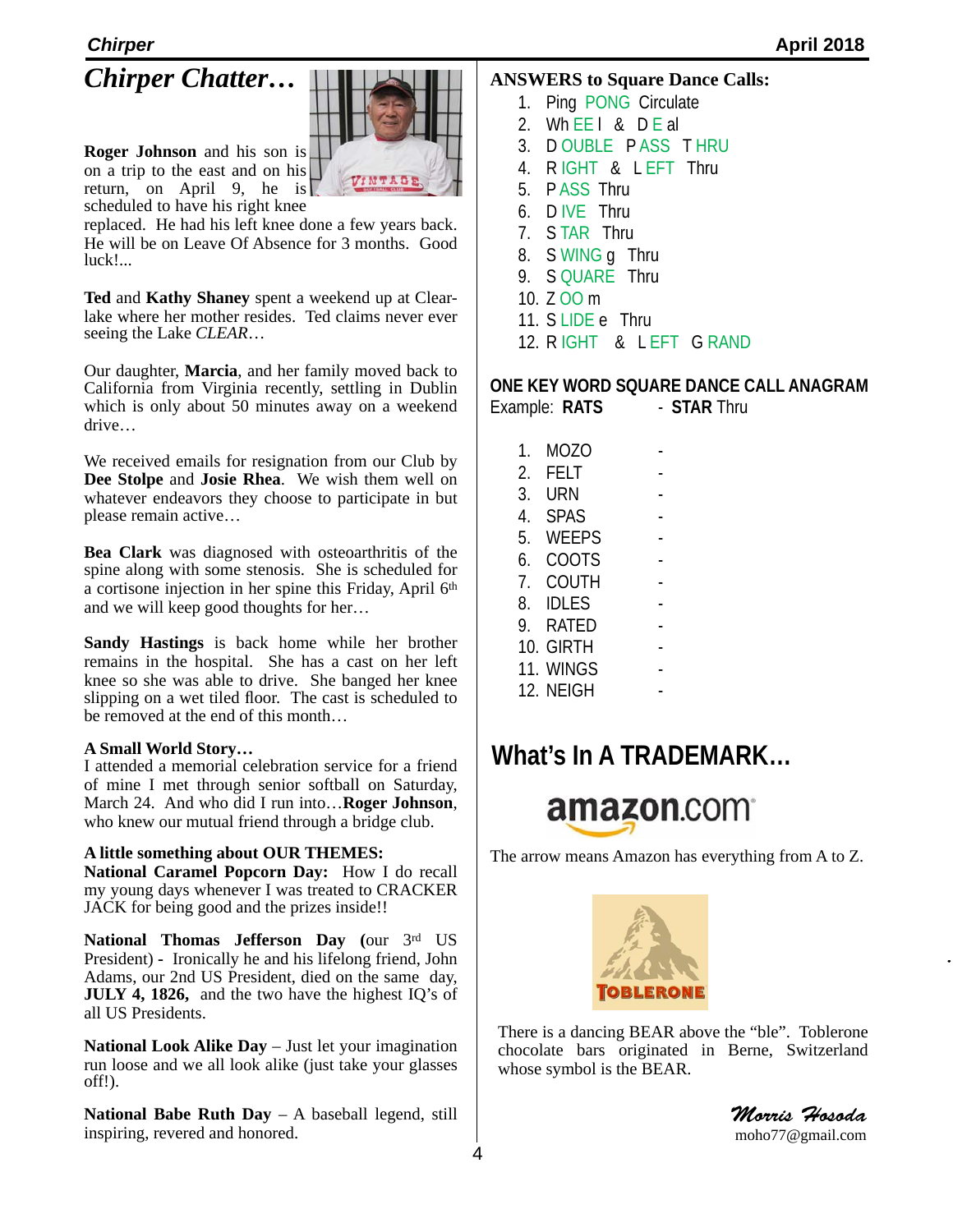### The Allen Family's Adventures to England & Wales

We spent a little under a month in Southern England and Wales and had a great time. For the first two and a half weeks, we were house/petsitting in the Surrey Hills. We watched two golden retrievers, Grace and Lily, two cats, Archie and Pip, and three chickens, who probably have names but were mainly just referred to as "the girls." The house was located in the Surrey Hills Area of Outstanding Natural Beauty, which we continue to maintain is a fantastic name for a national park, at what appeared to be a country estate. It is called 'Tanhurst' and is right outside of Leith Hill. Just out the main gate is the Rhododendron Garden that was planted by either Charles Darwin's sister, girlfriend, or wife depending upon who you ask. Depending upon the source, too, they will tell you that Charles Darwin actually lived in the house we stayed at for some period of time. On the third floor of the house was a family (the children and grandchildren of the people we were housesitting for) and the kids were exactly the same ages as Gretta and Acton. The kids had so much fun and played and played and played. Unfortunately, they also shared some germs and everyone got sick. But, thankfully they were all sick together so they just continued playing! The two older ones were very sad to say goodbye and they will miss each other greatly, I think. Acton has promised to send his friend some photos of our house, though I have yet to see him take those photos...



*Thomas calling a tip. Acton was the photographer and, despite asking him to stay in his seat, he ran all over the auditorium trying to get the best shot.* 

were supposed to take. We also noticed that the British enthusiasm for tea isn't limited to tea time, they also enjoyed lots of teacup chains and they even put them into their singing calls! We were happy to note, though, that "boys to the center with a teacup chain" still took the square down immediately. Phew! The

On Mondays while we were in England, we went square dancing with the Hogsmill Squares. It was a lot of fun and, while I had some concern about having to "translate" and then move, thus slowing me down, it ended up being completely fine and we had no<br>problems. We did problems. notice that they dance significantly faster than we do and the caller reminded the dancers several times of how many beats moves

second week we danced with them, Thomas called a tip. It went really well (though, I noticed that they danced more slowly while he was calling!) and he was approached afterwards with such comments as, "we don't often get to dance to a caller with a real American accent!" Which made me wonder whether there was a trend of fake American accents... They were also so sweet as to give us honorary little badges and take a club photo with us.

On Tuesdays while we were in England, we drove to Cambridge so that I (Lauren) could read with the Old English Reading Group at Cambridge University. It was fun, and I learned a lot, but in the two weeks I attended, the first week the "lecturer" was in attendance and many of the people there (who are, nominally, adults) acted afraid or intimidated by his existence. It was a weird and slightly disconcerting vibe. The second week, he wasn't there, but they had apparently gotten close enough to finals to cause panic to have set it and that, too, had a weird and disconcerting vibe to it. It's great to be around people who are interested in Old English, but I was reminded of what I dislike about formal learning. In combination with Cambridge being very 'city,' I left less than enthusiastic about Cambridge and, rather than strengthening my convictions that I should bone up my resume in order to have a chance at getting in, it made me more convinced that formal academia is a bad plan for me.

On the weather front: when we arrived, we were informed that "The Beast from the East" was on its way. It seems that at least some people considered this upcoming storm to be a personal attack upon Britain by the Russians... Anyway, the worst of it was a day where the high was -6C  $(-19F, I)$  think) and there was a strong bitterly cold wind on top of it. It had snowed

for 5 straight days, by that point, and the roads were a mess. But, the next day, it warmed up and we were able to go play in the snow. made snowmen, including one<br>snowman called snowman 'Santa Snowman' who appeared to have been affected by Zika. It was perfect snowball rolling snow, though. They also



went sledding, and *"Santa Snowman." He has a very (!)*  then the older kids *small head.*

*(continued on page 6)*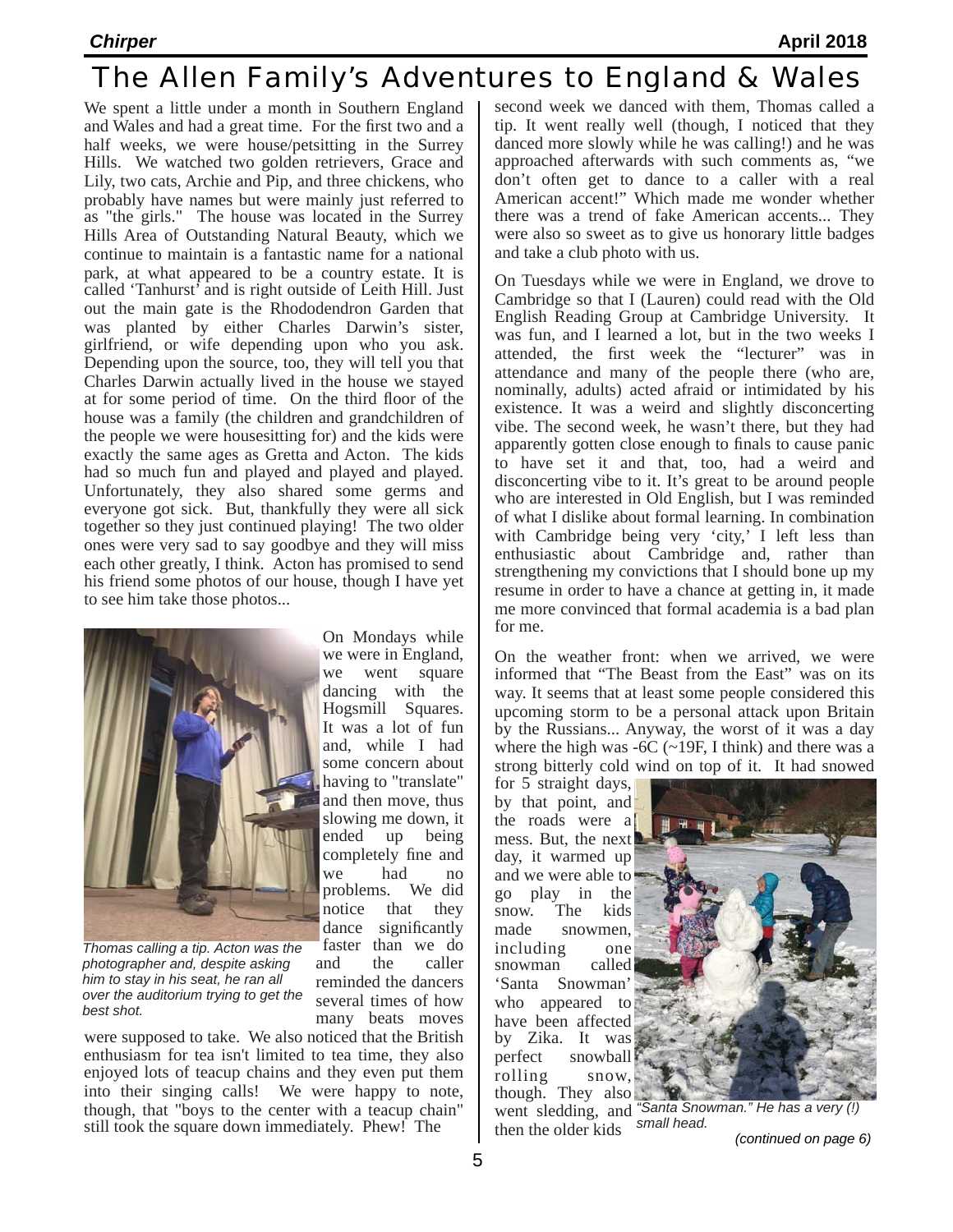### *(continued from page 5)*

brought snow in the house to make snow cones. Thomas made them an orange syrup to put on the snow and the two of them were thrilled! I was less thrilled when I found snow in the refrigerator several hours later. And, by the end of the day, the snow (except the snowmen) had melted. Upon its melting, I went out for a run (in the rain and snowmelt) on a course definitely not meant for runners. Despite soggy feet, a spike in my shoe (and a subsequent toe injury), cold weather, impending nightfall, a 1/2 mile run off-course, and no way to contact my family should I need them, I casually met back up with Thomas and the kids and we headed home for dinner. Its looking back on things like this that made me think maybe I'm not getting any smarter as I get older.

In England, we also saw Leith Hill Tower, went to the Horsham Museum, where I got a chance to see some very cool Anglo Saxon buttons, had supper with a pair of American professors (and their kids) who have been living in the Netherlands for the last few years, Gretta and I attended a La Leche League toddler meeting, and we visited the Silent Pool, which is, essentially, a fairly normal lake. Apparently, it is supposed to be a kind of eerie place. The story goes something like this: a young maiden, daughter of a woodcutter, was bathing in the pool when a lecherous horseman showed up. The maiden yelled for help and (in some stories) her brother came from the nearby fields to her aid. Both ended up too deep in the water to get away and drowned. The next day, the father found both of them, along with the hat of the horseman, who turned out to be the future King John. I don't know how much truth there is in the story, but the involvement of hated King John makes me wary. It just seems very cliche. Anyway, it was a beautiful lake. We watched a duck fight, and we climbed to some of the most convincing picnic spots I've ever seen. I was tempted to sit down in the leaves, despite the wet and cold. We also hiked up the hill to some weird little round stone enclosure things. We weren't sure what they were. Thomas thought the 'windows' looked about the right size to stick guns out and shoot. We couldn't imagine why that location, though. Maybe the organic vineyard next door is filled with some dangerous folk... also, British wine? I don't know a lot about wine or growing grapes, but we didn't exactly experience the Mediterranean-type climate known for exquisite wine production in our two weeks in Surrey.

The Sunday before we left England, I (again, Lauren) ran the Surrey half marathon. Ironically, despite the fact that I hadn't trained for the race, hadn't run more than 6 miles since 2014, had a toe injury, and wasn't even planning to run the race until our housesitters talked me into bringing my shoes just in case, I was actually most stressed out about *getting to* the race. I don't know why parking stresses out so much...

anyway, as we drove up, a lady was walking into her house and she invited us to park in her driveway!!!! Score x1000! So, with my major concern out of the way, I proceeded to run 13 miles very, very slowly and the last .1 mile quite quickly. I finished in 2:26 or 2:28 or something, just shy of a 12 min mile and 20+ mins off of my previous half time. But I finished and ran the



*The Surrey Half Marathon*

whole thing! My knees and hips weren't happy that evening or some of Monday, but I promised them that we'll train better next time and they were satisfied enough to stop hurting.

On our way to Wales (for some definition of "on our way"...) we decided to go see the Uffington white horse, which is a 3000 year old hill carving of a horse. We drove way out in the middle of nowhere. Finally, we turned around, looked up, and saw it on the hill. We were thrilled, but it's rather hard to see up close so we decided to go to the recommended parking area. We parked, got out of the car, and began walking toward the white horse through an enormous field of poop (oh, yes, yes, there were sheep, too). As soon as we got into the field, it began raining and a huge cloud descended over the horse. We walked to the top of the hill and then realized we couldn't see more than 50 feet in front of us and certainly couldn't see the horse on the opposing hill! It was cold, raining, and Gretta was 'ready a go back to a car.' We then turned and walked directly into the freezing and windy rain until we could see the gate we'd come in by and returned to the car. Thankfully, by the time we arrived in Wales 6 hours later, I was mostly dry!



(continued on page7) *My birthday ride on the Llanberis Lake Railway. As a note of advice, don't try to pronounce the Welsh Ll with gum in your mouth!*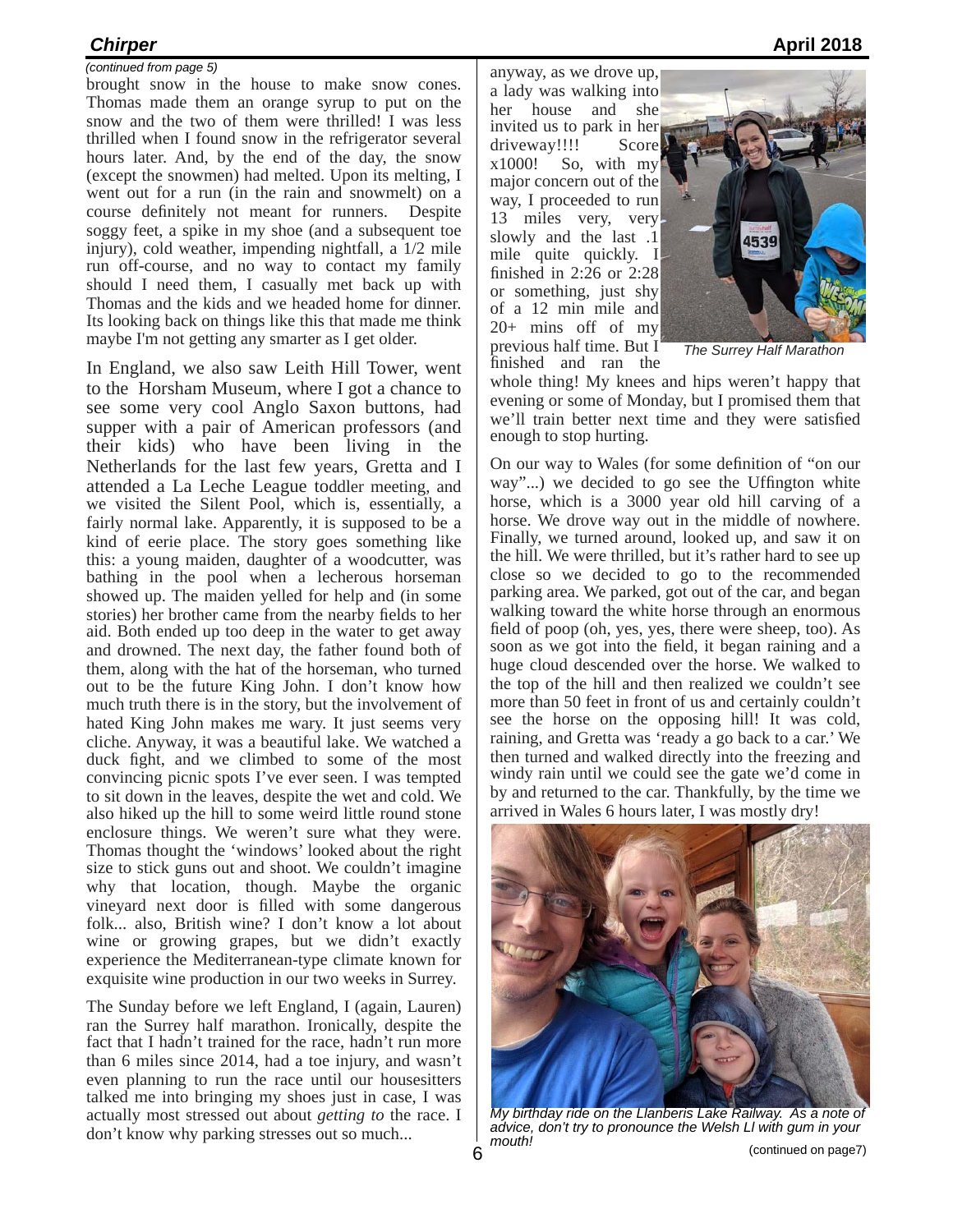### *(continued from page 6)*

In Wales, we stayed in a little town called Fron Goch in Snowdonia National Park at a little cottage called "The Railway Cottage" or "Ty'r Afon" (which doesn't mean Railway Cottage in Welsh...). Anyway, while we were there, we visited Coed Y Brenin Park. They had a fun playground and nature walk. On my birthday, we went to the Llanberis Lake Railway, where we went for a beautiful out and back train ride. Then we went to the slate museum. I love Welsh slate mountains! I think my favorite part was driving through the slate mountains on the way to the railway. Later in the week, we went clambering in said beautiful Welsh slate mountains. We also went to Caernarfon for a day of play in an amazing indoor play place, which has super fun slides (petrifyingly high, even for Thomas and I) and then we went to go eat at my favorite restaurant, the Black Boy Inn, which is within the walled city of Caernarfon. It is soooo good! I wish they delivered... We got about a foot of snow the weekend before it was time to go home. Maybe that's why it's called Snowdonia? Anyway, the snow melted enough for us to leave, we returned to London, and had an easy breezy time getting home (except for US Customs... we are a harassed people.) We had fun, but it's good to be back!



*Acton on our clambering hike in the Welsh Slate Mountains.* 

*Thank you, Lauren & Thomas for sharing your family's adventures!*



**Morris & Louise Hosoda ...Apr. 05 Jim & Joann Osborne .......Apr. 07 Thomas & Lauren Allen.....Apr. 19**

*[editor's note: Ed Wayne, frequent guest at the Katydids Club on Friday nights sent this to me recently. I thought you might enjoy it as well.]*

### **NORTH DAKOTA FARM KID in the Marines (PARRIS ISLAND MARINE CORPS RECRUIT TRAINING)**

Dear Ma and Pa,

I am well. Hope you are. Tell Brother Walt and Brother Elmer the Marine Corps beats working for old man Minch by a mile. Tell them to join up quick before all of the places are filled.

I was restless at first because you get to stay in bed till nearly 6 a.m. But I am getting so I like to sleep late. Tell Walt and Elmer all you do before breakfast is smooth your cot, and shine some things. No hogs to slop, feed to pitch, mash to mix, wood to split, fire to lay. Practically nothing.

Men got to shave but it is not so bad, there's warm water. Breakfast is strong on trimmings like fruit juice, cereal, eggs, bacon, etc, but kind of weak on chops, potatoes, ham, steak, fried eggplant, pie and other regular food, but tell Walt and Elmer you can always sit by the two city boys that live on coffee. Their food, plus yours, holds you until noon when you get fed again. It's no wonder these city boys can't walk much.

We go on 'route marches,' which the platoon sergeant says are long walks to harden us. If he thinks so, it's not my place to tell him different. A 'route march' is about as far as to our mailbox at home. Then the city guys get sore feet and we all ride back in trucks. The sergeant is like a school teacher. He nags a lot. The Captain is like the school board. Majors and colonels just ride around and frown. They don't bother you none. This next will kill Walt and Elmer with laughing. I keep getting medals for shooting. I don't know why. The bulls-eye is near as big as a chipmunk head and don't move, and it ain't shooting at you like the Higgett boys at home. All you got to do is lie there all comfortable and hit it. You don't even load your own cartridges. They come in boxes.

Then we have what they call hand-to-hand combat training. You get to wrestle with them city boys. I have to be real careful though, they break real easy. It ain't like fighting with that ole bull at home. I'm about the best they got in this except for that Tug Jordan from over in Silver Lake. I only beat him once. He joined up the same time as me, but I'm only 5'6" and 130 pounds and he's 6'8" and near 300 pounds dry.

Be sure to tell Walt and Elmer to hurry and join before other fellers get onto this setup and come stampeding in.

Your loving daughter, Alice